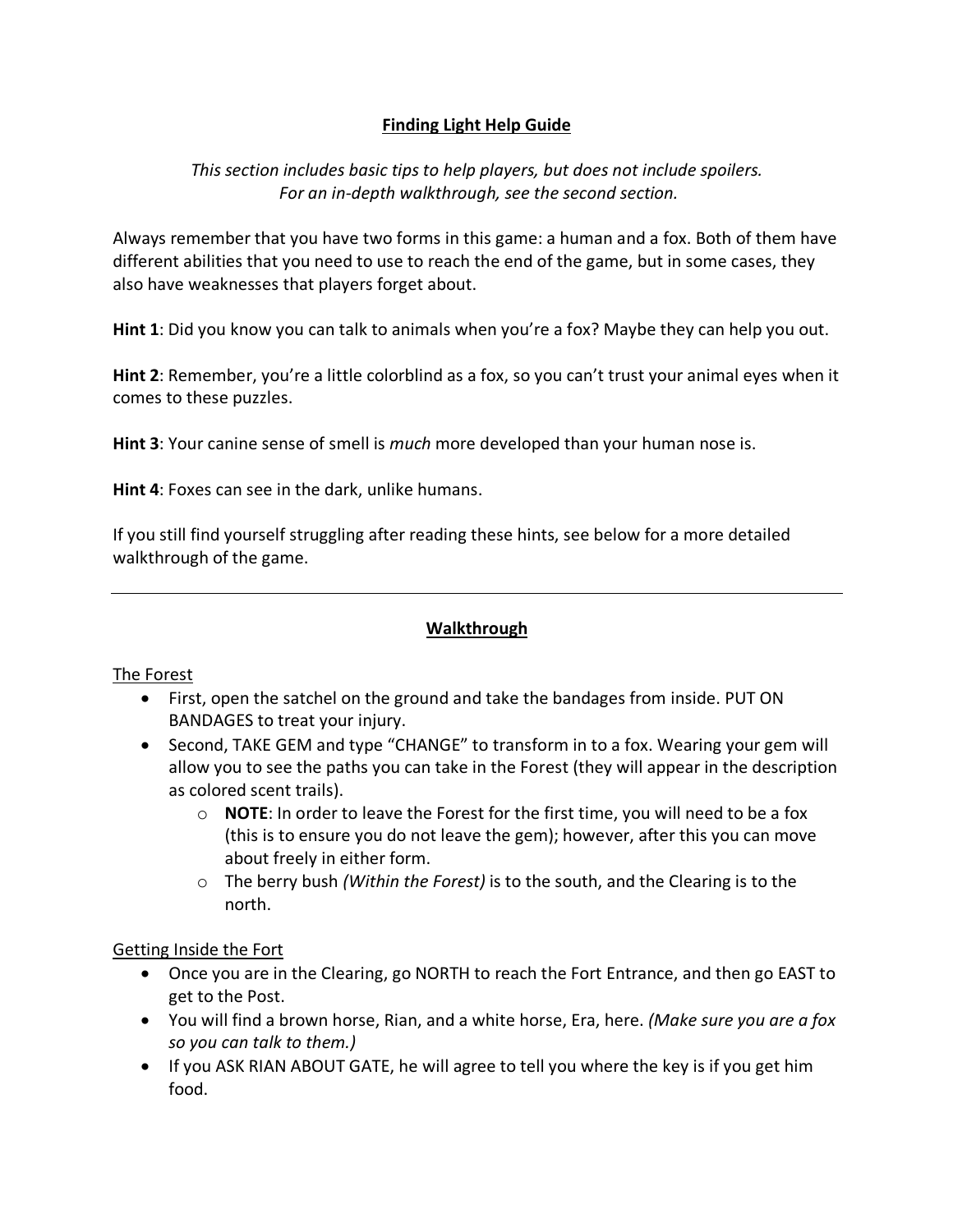- o Go to the Shed, which is WEST of the Fort Entrance.
- $\circ$  Take the dagger that is on the table and go to the berry bush, which is SOUTH of the Forest (*it is called "Within the Forest" in the game*).
- $\circ$  CHANGE to a human and CUT THORNS. This will give you some berries.
- o CHANGE in to a fox and go back to the Post. Give the berries to Rian.
- o Look under his saddle, and you will find a rusty key. This will open the gate in the Fort Entrance.

#### The Rat's Nest

- The Rat's Nest is located in the Kitchen of the fort. (*After entering the Raiders' Fort, go WEST to reach the Kitchen.)* There is a crack in the wall here that leads to the Rat's Nest.
- To enter, CHANGE in to your fox form and go WEST.
- The rat will trade you necessary items here for things you find around the fort.
	- o **SKIP TO AVOID SPOILERS ON TRADE ITEMS**
		- Bread: located in the kitchen cabinets. Will earn you "gossip" about the maze in the fort.
		- Cheese: located in the Cellar. Will earn you a copper key that unlocks the Empty Bedroom.
		- Pendant: located in the Library. Will earn you a note that tells you how to get through the maze.
		- § BONUS: If you tell the brown rat about the dead one in the Cellar, he will give you a token to thank you. This token can be used if you get lost in the maze for the first time. *(See "The Maze" in the walkthrough for further details.)* \**(This scenario will appear as a YES/NO cutscene after you give him the cheese.)*

#### Colored Stones

- The colored stones are located in the Narrow Hall. *(After entering the Raiders' Fort, go EAST to reach the Narrow Hall.)* These stones lead to new places and possible peril, so it's wise not to press them at random.
- To find the clue for this puzzle, go to the Library, which can be reached by going NORTH when you are in the Raiders' Fort.
- Take the paper from the desk and ASK RAVEN ABOUT PAPER *(make sure you're a fox or you won't understand her though).* She will translate the paper for you.
	- o Grey: opens the Secret Passage that allows you to sneak into the Barracks. *(You will need to explore here to get into the Tower.)*
	- o Red: reveals a hidden passage that leads to the Maze Entrance.
	- o Green: a booby trap that will kill the player.
	- o **NOTE: Make sure you are a human for this part or else you might press the wrong stone!**

#### The Tower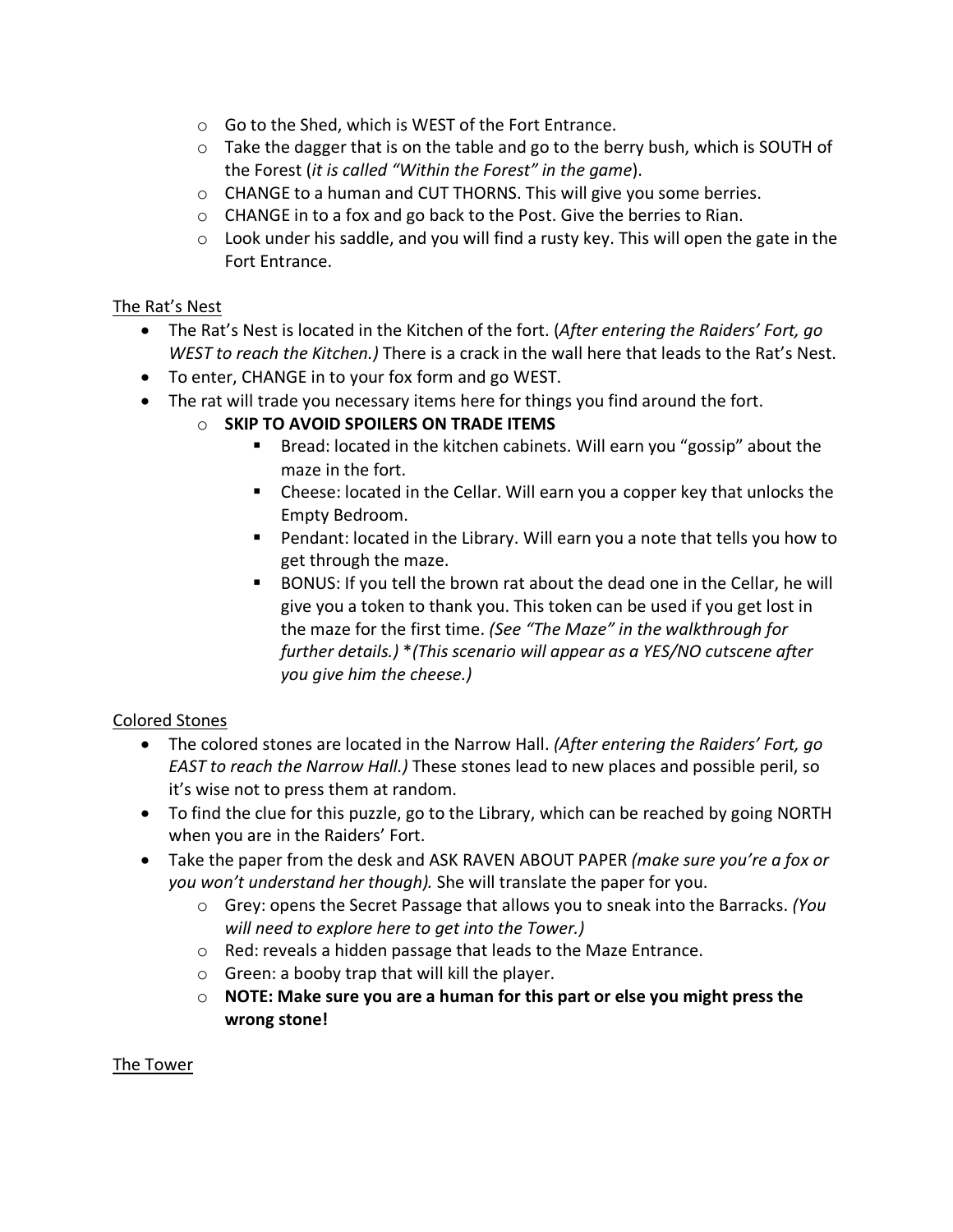- The Tower is NORTH of the Narrow Hall. There are two raiders standing here though, so you can't walk inside yet or use the door that leads to the Barracks.
	- o First, make sure you have the copper key, which can be gotten from the brown rat by trading. *(See "Rat's Nest" in the walkthrough for further details.)*
	- o Go to the Narrow Hall and press the grey stone to open up a Secret Passage. *(If you are a fox, this will be the light grey stone.)*
	- o Go NORTH and then OPEN HATCH to reach the Barracks. Once you are in the Barracks, type "OPEN BEDROOM DOOR" until you find the wooden door. *(You'll have to type it 3 times.)* Unlock the wooden door with the copper key to reach the Empty Bedroom.
	- $\circ$  Open the closet and take the uniform that is inside. PUT ON UNIFORM and return to the Tower. Now you should be able to walk inside and interact with the raiders.
		- For a chance at the best ending, sharpen your dagger with the whetstone here too *(Empty Bedroom)*.
- Once you can enter the Tower, you need to get the dungeon keys from the fat raider, Dov. He will give them to you if you get him a bottle of wine.
	- o To get the wine, go to the Cellar, which is NORTH of the Kitchen.
	- $\circ$  Open the chest and retrieve the lantern. Light the lantern so that you can see in human form. *(As a fox, you will be able to see in the dark, but you will eventually need to have the lantern lit to retrieve the wine.)*
	- o Take the crowbar. Type "OPEN CRATE". Take the wine and return to the Tower to give it to Dov.

## The Maze

- The actual maze can only be reached by typing "ENTER THE LABYRINTH" when you are in the Maze Entrance after you have the dungeon keys.
	- o **NOTE: You should SAVE before entering the Maze in case you mess up.**
	- o **NOTE:** You cannot make ANY mistakes here. The maze does not work like regular mazes and cannot be solved by wandering around or even backtracking. *(If you realize you've made a mistake, however, UNDO will still work.)*
		- If you have the token and make a wrong turn inside the Maze, then you can get a redo by giving it to the black rat. She will take you back to the Maze Entrance. *(This will only happen once, so if it does, make sure you SAVE before going back in so you don't lose your progress.)*
	- $\circ$  The clue for the Maze is given to you by the brown rat in the form of a note.
	- o Take the note to the raven in the Library and ASK RAVEN ABOUT NOTE to have her translate it for you.
	- o Go back to the Maze Entrance and type "ENTER THE LABYRINTH".
		- § The directions are as follows: EAST, NORTH, EAST, NORTH, WEST, WEST, SOUTH, WEST, NORTH, WEST

## The Final Battle